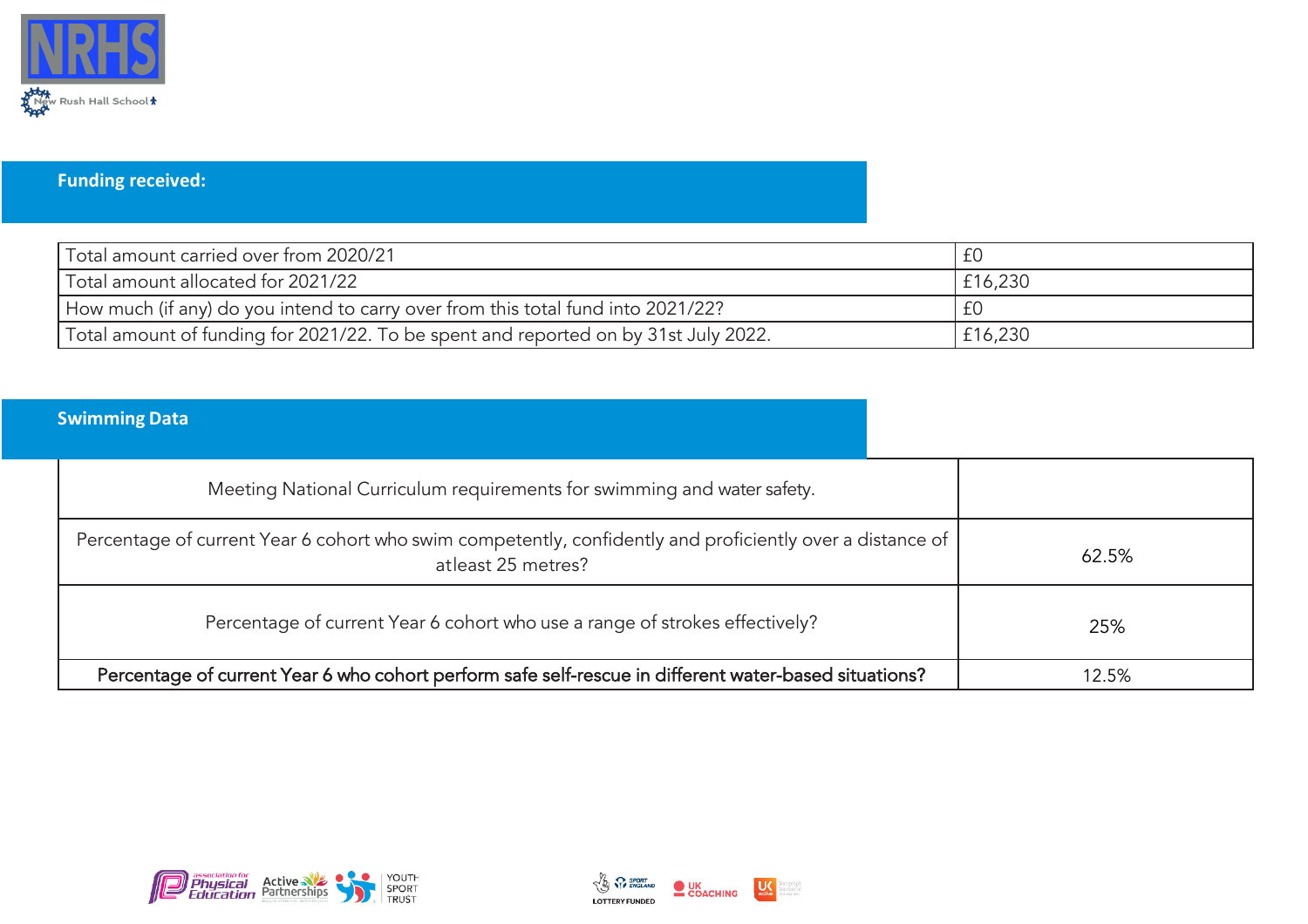

| <b>Academic Year: 2020-2021</b>                                                                                                         | Total fund allocated: £16,230                                                                                                                               | Date Updated: July 2021 |                              |                                                                                                                                                                                                                                                                                                                                                               |
|-----------------------------------------------------------------------------------------------------------------------------------------|-------------------------------------------------------------------------------------------------------------------------------------------------------------|-------------------------|------------------------------|---------------------------------------------------------------------------------------------------------------------------------------------------------------------------------------------------------------------------------------------------------------------------------------------------------------------------------------------------------------|
| Key indicator 1: The engagement of all pupils in regular physical activity -at least 30 minutes of physical<br>activity a day in school |                                                                                                                                                             |                         |                              | Percentage of total allocation:<br>47%                                                                                                                                                                                                                                                                                                                        |
| Intent                                                                                                                                  | Implementation                                                                                                                                              |                         |                              | Impact                                                                                                                                                                                                                                                                                                                                                        |
| All KS2 pupils participate in a daily<br>P.E. lesson every morning, taught<br>by specialist instructors.                                | Timetable adapted to increase time allocated<br>to P.E. each morning.<br>Funding allocated:<br>Employed a part time instructor to cover $P.E. =$<br>£6,744. |                         | daily school-based exercise. | Children participate in recommended 30 minutes of<br>This practice is now embedded in KS2.<br>Further development of KS4 Sports Leader pupils<br>leading groups in KS2. This will; be extended to<br>KS2 pupils becoming sports leaders for KS1 pupils.<br>Having said that, this has not happened recently<br>due to Primary/Secondary bubbles due to Covid. |
| All KS1 and KS2 pupils participate<br>in swimming lessons for one half<br>term per year. NRHS employs its<br>own swimming instructor.   | Swimming costs = $f900 = f23$ per week for KS1<br>and KS2 pupils.                                                                                           |                         | regular access to lessons.   | Children's swimming ability develops each year with                                                                                                                                                                                                                                                                                                           |





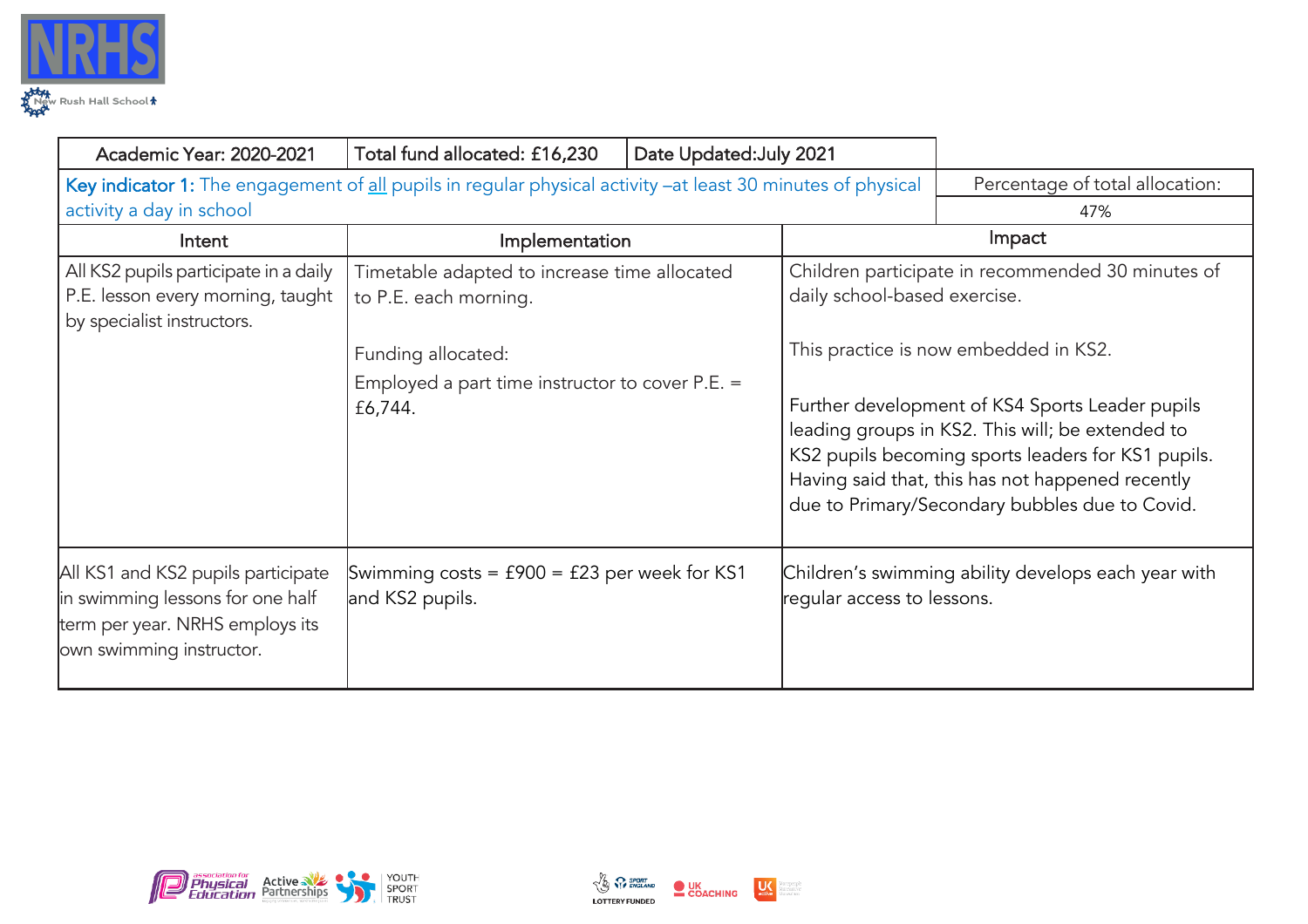

|                                                                                                                                                                                                                                       | Key indicator 2: The profile of PESSPA being raised across the school as a tool for whole school improvement                |                                                                                                                                                                                                                                                                                                                                                                                                                                                                                                                                                                                                                  | Percentage of total<br>allocation: |
|---------------------------------------------------------------------------------------------------------------------------------------------------------------------------------------------------------------------------------------|-----------------------------------------------------------------------------------------------------------------------------|------------------------------------------------------------------------------------------------------------------------------------------------------------------------------------------------------------------------------------------------------------------------------------------------------------------------------------------------------------------------------------------------------------------------------------------------------------------------------------------------------------------------------------------------------------------------------------------------------------------|------------------------------------|
|                                                                                                                                                                                                                                       |                                                                                                                             |                                                                                                                                                                                                                                                                                                                                                                                                                                                                                                                                                                                                                  | 16%                                |
| Intent                                                                                                                                                                                                                                | Implementation                                                                                                              |                                                                                                                                                                                                                                                                                                                                                                                                                                                                                                                                                                                                                  | Impact                             |
| The daily lesson has had a<br>positive impact on the pupil's<br>ability to self-regulate their<br>behaviour following exercise. As<br>a result, they concentrate better<br>in their morning lessons and have<br>made better progress. | Timetable adapted to increase time allocated to<br>P.E. each morning.<br>Additional staff capacity to fulfil this - £3,047. | Engagement of pupils - routines and expectations<br>embedded. Some settling in issues in September<br>while new pupils are getting used to routine<br>(although KS1 pupils settled very quickly due to<br>knowing expectations from KS1 P.E. sessions and<br>same instructor) Evidence - reduced holds/incidents<br>recorded on Arbor.<br>Good engagement – pupils motivated to try new<br>types of physical activities.<br>Pupils motivated to take part in competitive sports<br>events, such as Panathlon. NRHS won local<br>Panathlon contest and were awarded 'London<br>Newcomer School of the Year' 2019. |                                    |



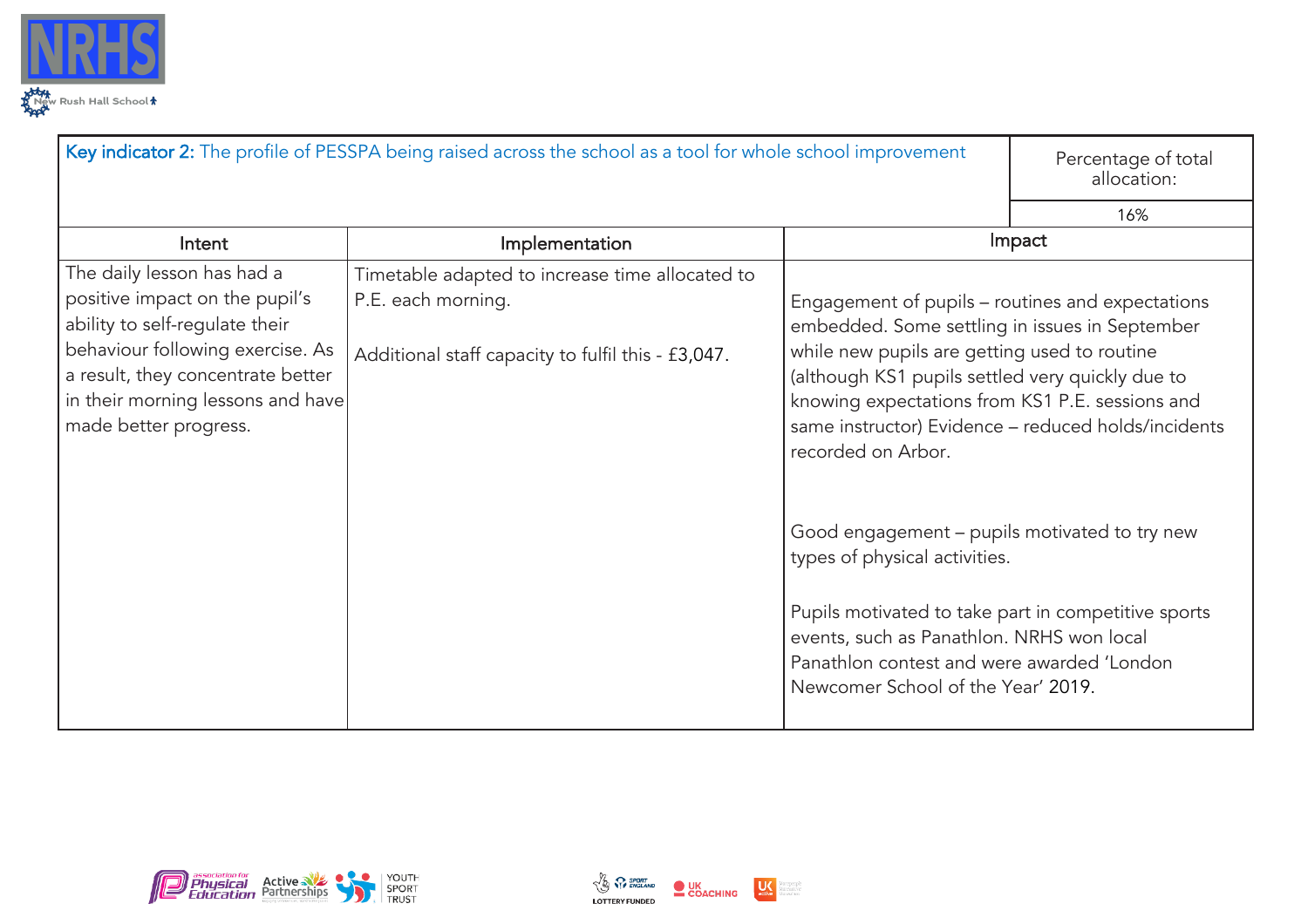

|                                                 | Key indicator 3: Increased confidence, knowledge and skills of all staff in teaching P.E. and sport                         |                                                        | Percentage of total<br>allocation:                       |
|-------------------------------------------------|-----------------------------------------------------------------------------------------------------------------------------|--------------------------------------------------------|----------------------------------------------------------|
|                                                 |                                                                                                                             |                                                        | 0%                                                       |
| Intent                                          | Implementation                                                                                                              |                                                        | Impact                                                   |
| Staff support all P.E. activities in<br>school. | Staff support 5 lessons a week.                                                                                             | teach P.E. lessons and/or step in to work with groups. | Staff are developing their skills and confidence to team |
|                                                 | Staff skills audit – consider succession planning to<br>cover absence/retirement of instructors.<br>Induction of new staff. |                                                        |                                                          |
|                                                 |                                                                                                                             |                                                        |                                                          |



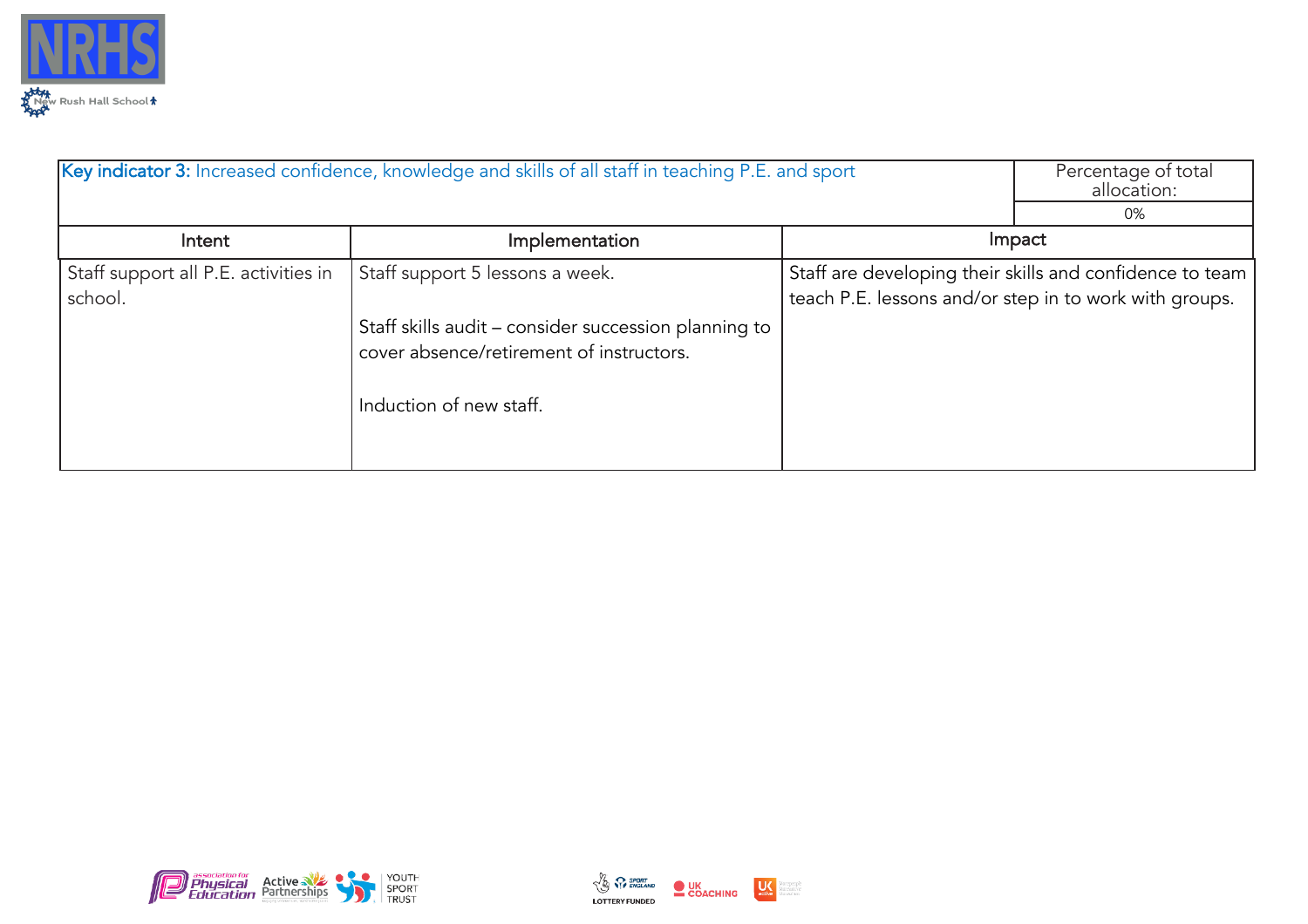

|                                                                     | Key indicator 4: Broader experience of a range of sports and activities offered to all pupils                                                                             |                                                                                                                                                                                                                                                          | Percentage of total<br>allocation: |
|---------------------------------------------------------------------|---------------------------------------------------------------------------------------------------------------------------------------------------------------------------|----------------------------------------------------------------------------------------------------------------------------------------------------------------------------------------------------------------------------------------------------------|------------------------------------|
|                                                                     |                                                                                                                                                                           |                                                                                                                                                                                                                                                          | 37%                                |
| Intent                                                              | Implementation                                                                                                                                                            | Impact                                                                                                                                                                                                                                                   |                                    |
| Daily P.E. lessons for all pupils.                                  | Increase lessons from 2 a week to daily.                                                                                                                                  | 5 x 40mins per day. This was successful in motivating<br>pupils, getting them active and developing hand-eye co-<br>ordination and speed of reactions. We are considering<br>offering this again this academic year as a lunchtime<br>sporting activity. |                                    |
| Additional resources purchased<br>to facilitate wider range of P.E. | Introduce new sports activities including Table<br>Tennis - £6,047 – range of resources to<br>activities across 5 lessons a week. facilitate a wider range of activities. | New equipment (e.g. Rounders) for the larger group size<br>has enabled team P.E. skills to be developed further and a<br>wider range of activities to be delivered.                                                                                      |                                    |



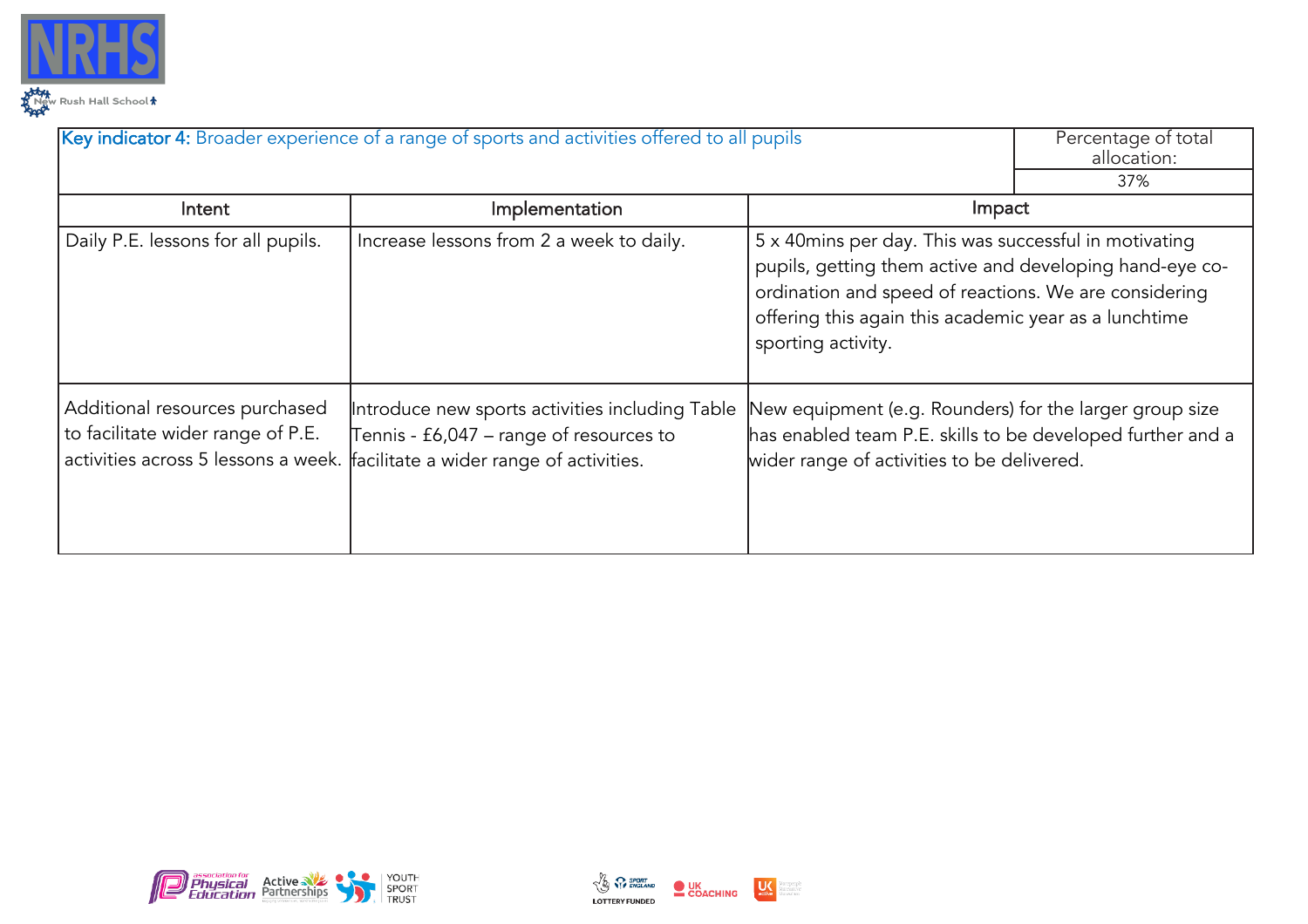

| Key indicator 5: Increased participation in competitive sport |                                                                                          |                                                                                                                                                      | Percentage of total<br>allocation: |
|---------------------------------------------------------------|------------------------------------------------------------------------------------------|------------------------------------------------------------------------------------------------------------------------------------------------------|------------------------------------|
|                                                               |                                                                                          |                                                                                                                                                      | 0%                                 |
| Intent                                                        | Implementation                                                                           | Impact                                                                                                                                               |                                    |
| The KS2 team participated in<br>Panathlon event.              | Effective communication. Between P.E.<br>instructor and Panathlon organiser.             | NRHS won local event and have been invited to participate<br>in further competitions.                                                                |                                    |
|                                                               | Membership of organisation arranging local<br>sporting events (REP) and other resources. | NRHS awarded 'London Newcomer School of the Year<br>2019 ' by Panathlon.                                                                             |                                    |
|                                                               | No cost during 20/21 due to Covid.                                                       | Continue to work with Panathlon - KS2 and KS4 Young<br>Leaders so opportunities are extended and pupils continue<br>to benefit beyond Primary years. |                                    |
|                                                               |                                                                                          |                                                                                                                                                      |                                    |
|                                                               |                                                                                          |                                                                                                                                                      |                                    |